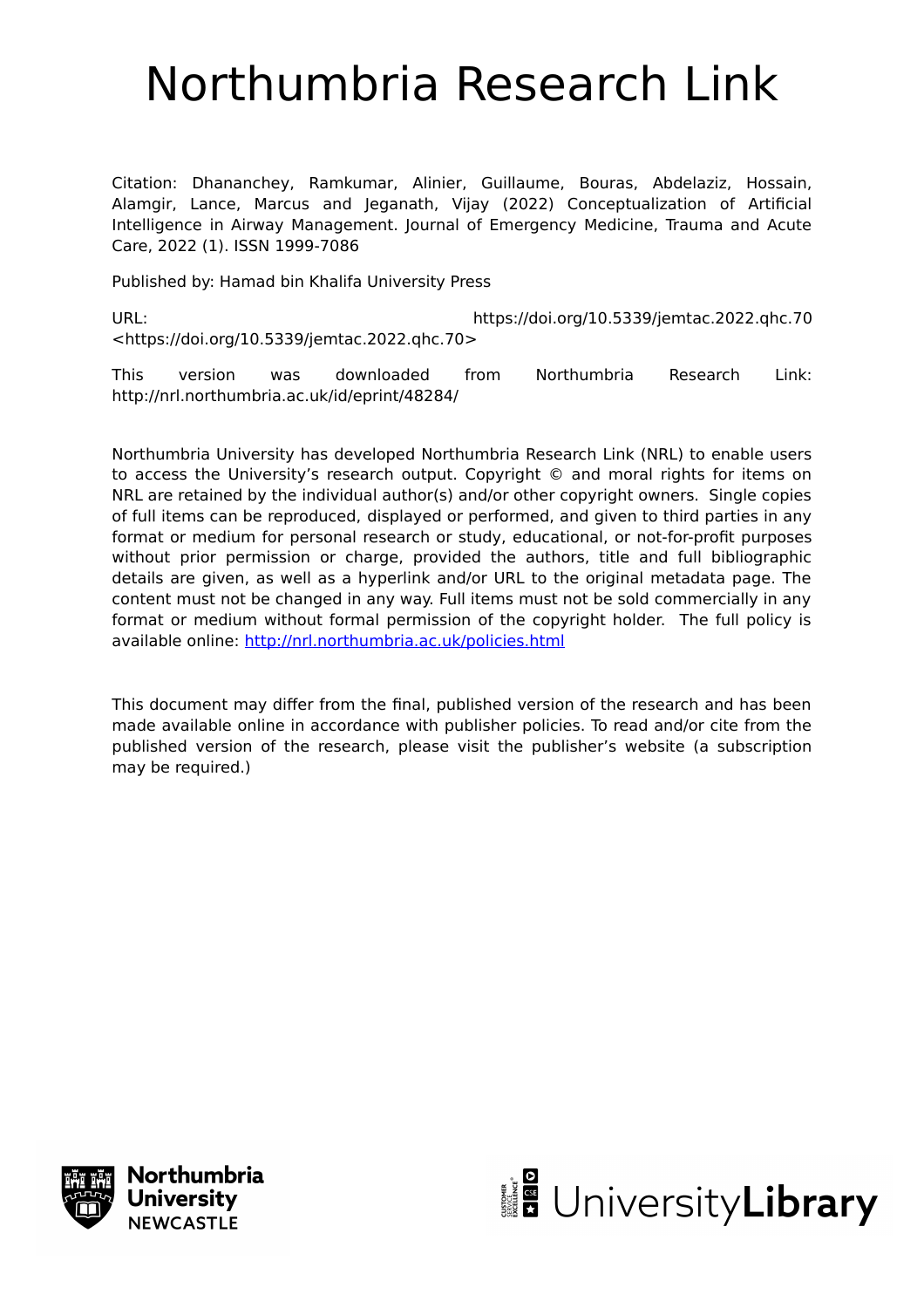

**JEMTAC** Journal of Emergency Medicine Trauma & Acute Care A PEER REVIEWED JOURNAL

1 Department of Anesthesia, Hamad General Hospital, Doha, Qatar 2 Hamad Medical Corporation Ambulance Service, Doha, Qatar 3 Weill Cornel Medicine-Qatar, Doha, Qatar

4 School of Health and Social Work, University of Hertfordshire, Hatfield, UK 5 Faculty of Health and Life Sciences, Northumbria University, Newcastle upon Tyne, UK

6 Computer Science and Engineering Department, Qatar University, Doha, **O**atar

7 Centre for Digital Innovation, Teeside University, UK

\*Email: RDhanancheyan@hamad.qa

#### http://dx.doi.org/ 10.5339/jemtac.2022.qhc.70

Submitted: 27 July 2021 Accepted: 14 August 2021 Publication date: 15 January 2022 <sup>©</sup> 2022 Dhananchey, Alinier, Bouras, Hossain, Lance, Jeganath, licensee HBKU Press. This is an open access article distributed under the terms of the Creative Commons Attribution license CC BY-4.0, which permits unrestricted use, distribution and reproduction in any medium, provided the original work is properly cited.



### OPEN ACCESS Qatar Health 2022 Conference

## Conceptualization of Artificial Intelligence in Airway Management

Ramkumar Dhananchey<sup>1,\*</sup>, Guillaume Henri Jean Alinier<sup>2,3,4,5</sup>, Abdelaziz Bouras<sup>6</sup>, Alamgir Hossain<sup>7</sup>, Marcus Lance<sup>1</sup>, Vijay Jeganath<sup>1</sup>

#### ABSTRACT

**Background:** Failed intubation is the single most important cause of patient morbidity and mortality during anesthesia for surgery. The incidence of difficult intubation could be as high as 12% while failed intubation is around 0.5%.[1](#page-2-0) [Disaster and mass casualty management may increase this risk multi-fold](#page-2-0) [due](#page-2-0) [to](#page-2-0) [the](#page-2-0) [paucity](#page-2-0) [of](#page-2-0) [airway-trained](#page-2-0) [medical](#page-2-0) [personnel.](#page-2-0)<sup>2</sup> [Automation of the entire procedure could](#page-2-0) [potentially save lives particularly in situations where mass casualties could happen without the](#page-2-0) [immediate availability of skilled airway specialists. Thanks to the combination of existing technology](#page-2-0) [involving 3-D image capture, artificial intelligence \(AI\), machine learning \(ML\) for image analysis, and](#page-2-0) [robotics, airway management could be revolutionized. Work is already underway in this domain, but](#page-2-0) [many](#page-2-0) [challenges](#page-2-0) [still](#page-2-0) [need](#page-2-0) [to](#page-2-0) [be](#page-2-0) [overcome](#page-2-0) to [make](#page-2-0) [the](#page-2-0) [technology](#page-2-0) [more](#page-2-0) [practical](#page-2-0) [and](#page-2-0) [user-friendly.](#page-2-0)<sup>3</sup> **[Me](#page-2-0)thods:** [Experts in the above fields from Hamad Medical Corporation \(Qatar\), Qatar University](#page-2-0) [\(Qatar\), and Teesside University \(UK\) were brought together to collaborate on this potentially](#page-2-0) [game-changing technological solution. The team includes clinicians specialized in airway manage](#page-2-0)[ment, engineers with a very strong track record of accomplishments in artificial intelligence and](#page-2-0) [computer algorithm-based software development. The team is regularly meeting online to discuss the](#page-2-0) [integration of the various technologies to develop a prototype automated device.](#page-2-0)

[Re](#page-2-0)commendations: [A concept model based on Clinical-Technology-Research integration was arrived](#page-2-0) at as illustrated in [Figure 1. The team is presently seeking funding to start the development of a working](#page-2-0) [prototype combining AI, ML, and robotics. The planned work packages are briefly presented in](#page-2-0) Table 1. **[Co](#page-2-0)nclusion:** [This work has shown that an automated device to disrupt the practice in airway](#page-2-0) [management is feasible and could save lives particularly in disaster management and in geographical](#page-2-0) [areas with a lack of clinicians with expertise in airway management.](#page-2-0)

Keywords: Artificial intelligence, Tracheal Intubation, Airway management, Robotics, Machine learning

Cite this article as: Dhananchey R, Alinier GHJ, Bouras A, Hossain A, Lance M, Jeganath V. Conceptualization of Artificial Intelligence in Airway Management, Journal of Emergency Medicine, Trauma & Acute Care 2022:70 http://dx.doi.org/10.5339/jemtac.2022.qhc.70